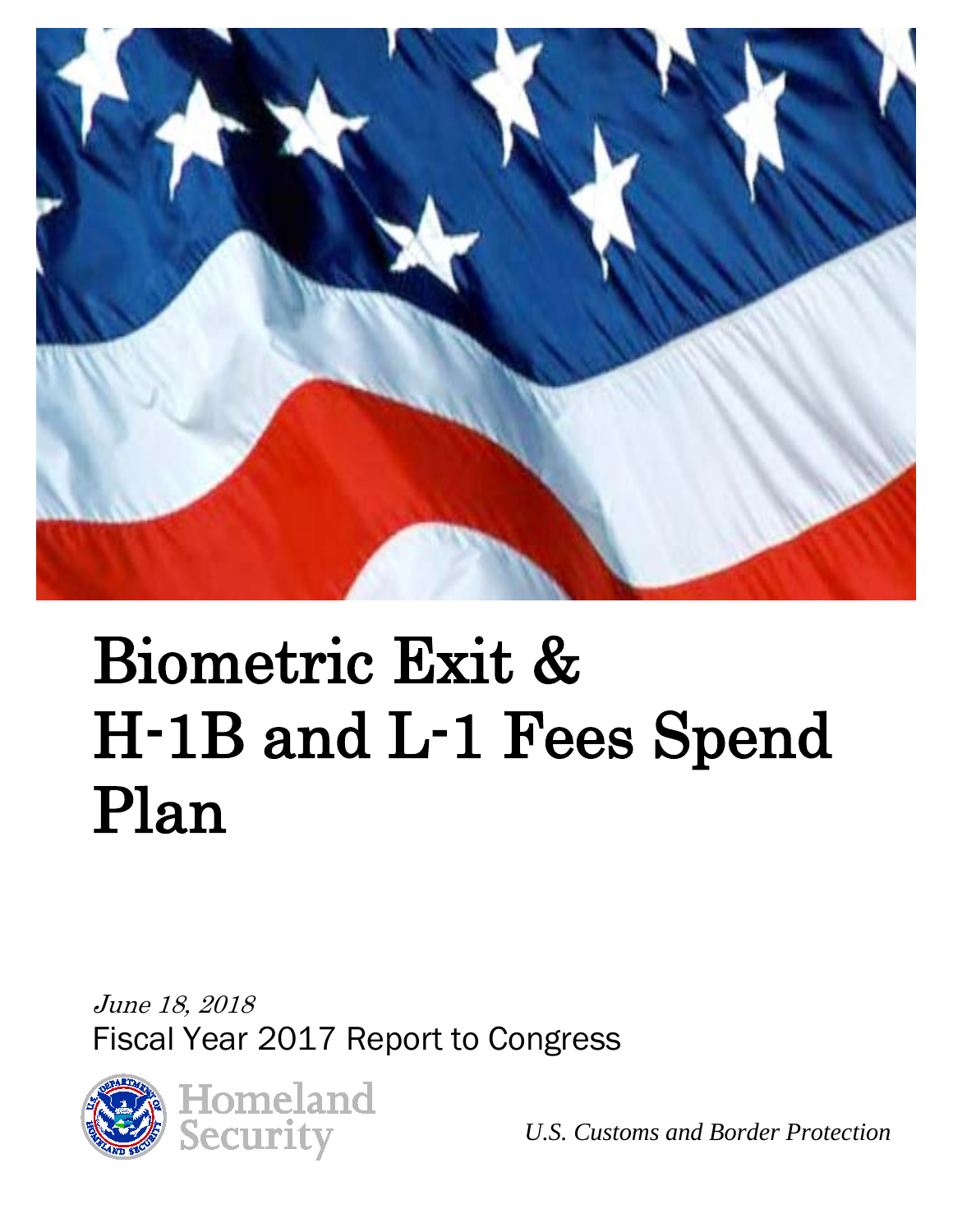# **Message from the Acting Deputy Commissioner of CBP**

#### June 18, 2018

I am pleased to submit the following "Biometric Exit & H-lB and L-1 Fees Spend Plan," which has been prepared by U.S. Customs and Border Protection (CBP).

The report has been compiled pursuant to the language set forth in the Joint Explanatory Statement, House Report 114-668, and Senate Report 114-264, which accompany the Fiscal Year (FY) 2017 Department of Homeland Security (DHS) Appropriations Act (P.L. 115-31). The report provides a detailed expenditure plan for biometric exit activities, which outlines how innovative technology and effective collaboration with airports and airlines will minimize the need for additional CBP staffing. This report also provides a spend plan for the H-1B and L-1 fees and other resources being applied to exit implementation in FYs 2016 and 2017.



Pursuant to congressional requirements, this report is being provided to the following Members of Congress:

The Honorable Kevin Yoder Chairman, House Appropriations Subcommittee on Homeland Security

The Honorable Lucille Roybal-Allard Ranking Member, House Appropriations Subcommittee on Homeland Security

The Honorable Shelley Moore Capito Chairman, Senate Appropriations Subcommittee on Homeland Security

The Honorable Jon Tester Ranking Member, Senate Appropriations Subcommittee on Homeland Security

I would be pleased to respond to any questions you may have. Please do not hesitate to contact my office at (202) 344-2001.

Sincerely,

/, *�tu* 

Ronald D. Vitiello Acting Deputy Commissioner U.S. Customs and Border Protection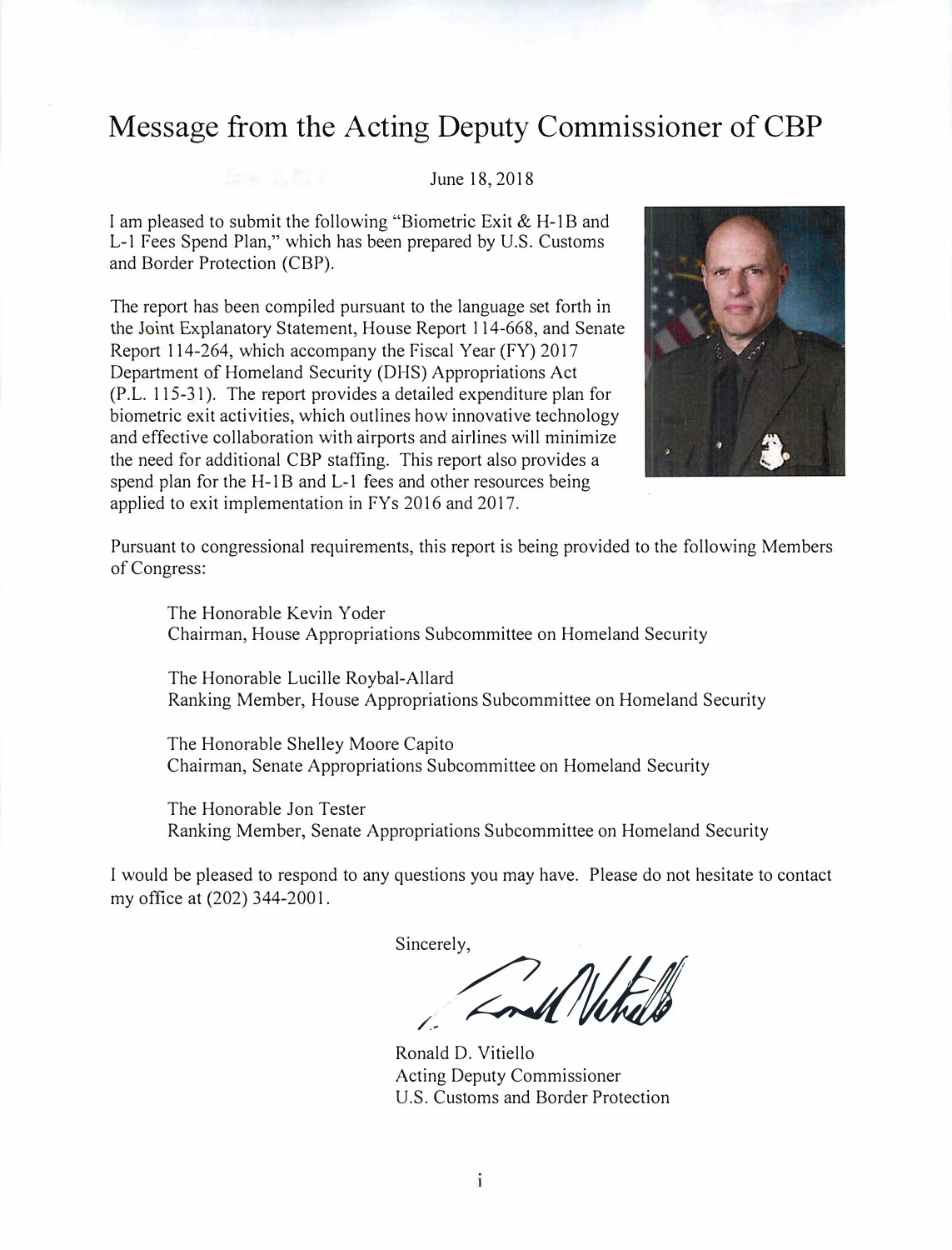# Executive Summary

The Biometric Exit & H-1B and L-1 Spend Plan describes estimates to expend funds authorized by the FY 2016 DHS Appropriations Act (P.L. 114-113), which authorizes up to \$1 billion over a period of 10 years, dependent on actual fee collections, for the implementation of a biometric entry and exit program. DHS began collecting fee funds via the 9/11 Response and Biometric Exit Account in the second fiscal quarter of 2016, resulting in a total collection of \$78.4 million for FY 2016 and \$62.3 million in FY 2017. CBP utilized the actual value of fees collected in FY 2016 and FY 2017 and an estimated annual collection value of \$71 million for FY 2018 through FY 2025 to develop the spend plan. The estimated annual fee collection for FY 2018 through FY 2025 is based on the number of similar visa applications filed, and fees collected, in FY 2016 and FY 2017.

CBP's initial focus is to deploy biometric exit capability in the air environment. In line with CBP's vision for biometric exit, CBP will work in partnership with the air travel industry in the implementation of the biometric exit program. CBP will build a device-agnostic back-end system and infrastructure that will allow for private-sector investment in front-end infrastructure, such as biometrically enabled self-service baggage kiosks, facial recognition self-boarding gates, and other biometrically enabled services.

This document estimates the cost to support biometric exit capabilities at the top 20 airports, which are used by greater than 95 percent of foreign nationals departing the United States by air. CBP's plan is to build the back-end systems and infrastructure in three phases starting in FY 2017 and running through FY 2019. The back-end systems and infrastructure must be in place prior to the front-end biometric collection capabilities being integrated into the air exit system. The estimate does not include biometric capture devices at the airport departure gates in FY 2017. CBP envisions developing public/private partnerships with industry enabling all stakeholders to incorporate biometric capture solutions as part of the departure process and to provide the biometrics to CBP for biometric verification.

CBP developed a spend plan that is based on a projection of all 10 years of the biometric exit fee fund; however, CBP's primary focus in FY 2017 and FY 2018 is on developing the essential program elements for biometric exit. The outyear costs are variable because of collection of biometric exit fees, CBP enforcement requirements, and the deployment schedule of front-end biometric capture devices. CBP does not estimate any additional funding requirements for FY 2018 and FY 2019, based on the current fee revenue projections.

CBP initially identified a staffing requirement of 441 CBP officers to optimize outbound enforcement support for the Biometric Air Exit Program on the basis of the initial funding projections and an estimated deployment schedule. Since the initial spend plan was created, actual fee collections from the program have decreased by approximately 30 percent, which refined the total program fee funding estimate from \$1 billion to \$709 million. In order to meet the \$709 million program funding currently projected through FY 2025, CBP anticipates that it will have to reduce the level of CBP officers to 148. The final deployment schedule of officers will be dependent upon successful implementation of public/private partnerships. CBP intends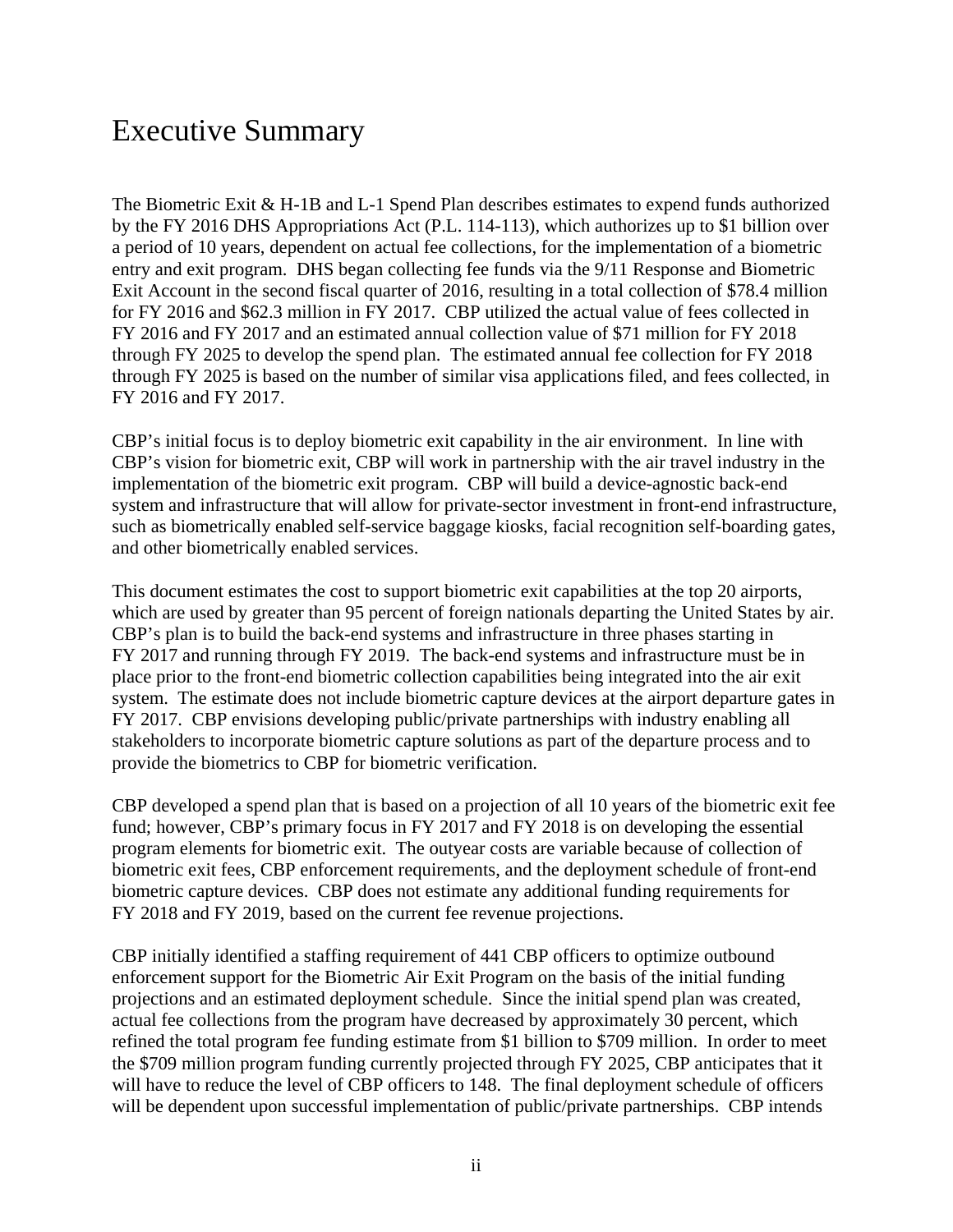to update the spend plan annually on the basis of biometric exit fees collected per year and the refined deployment schedule of biometric exit capabilities at airports. CBP will continue to assess the program as deployed to recognize operational and technical efficiencies that can lower the overall cost of the program. CBP's fee authority expires after FY 2025, and a long-term funding solution is required to cover the cost of officer staff, operations and maintenance, and technology refresh of the solution after FY 2025.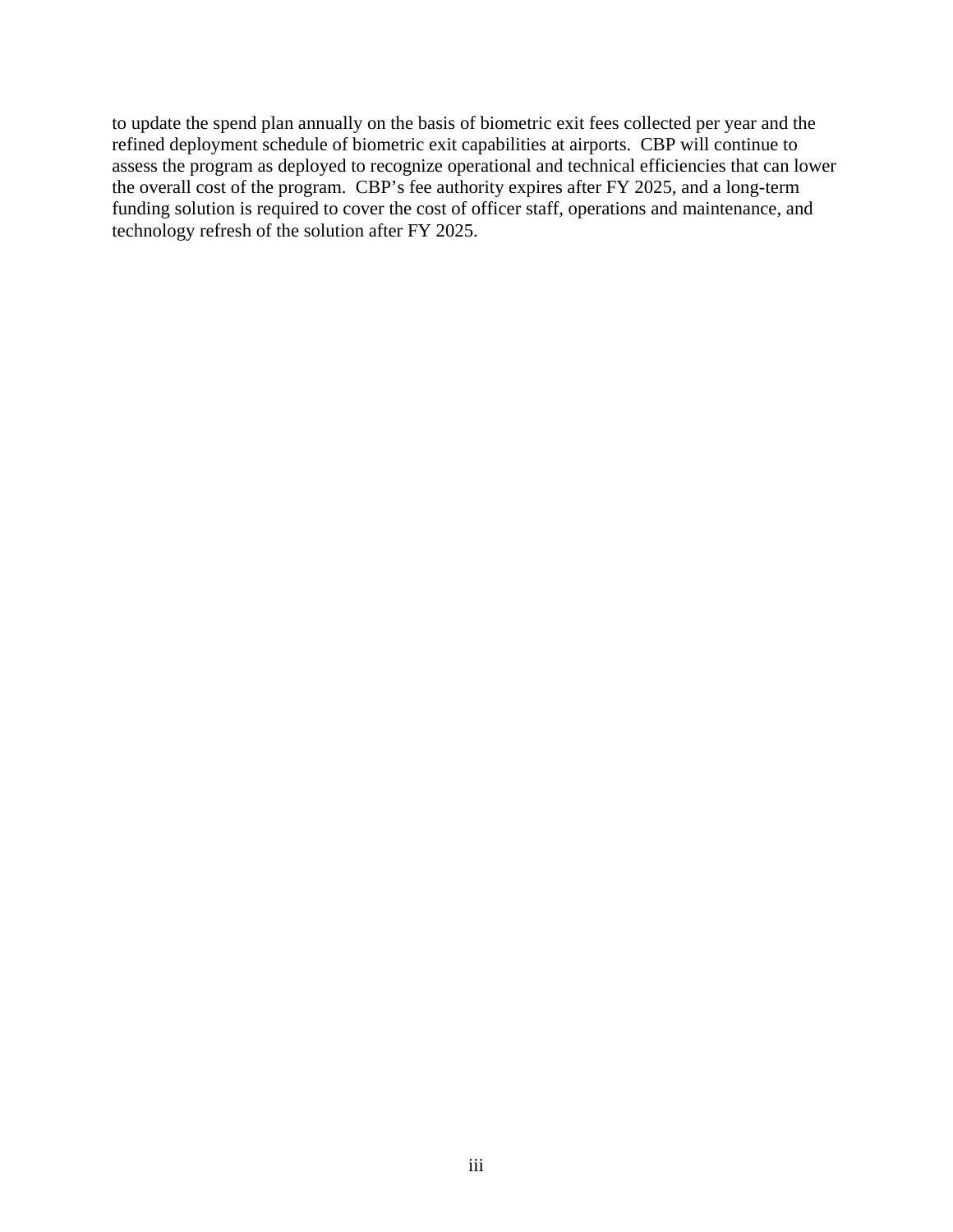

# Biometric Exit & H-1B and L-1 Spend Plan

# **Table of Contents**

| I.  |    |   |
|-----|----|---|
| П.  |    |   |
| Ш.  |    |   |
|     |    |   |
|     |    |   |
|     |    |   |
|     |    |   |
|     |    |   |
|     |    |   |
|     |    |   |
|     |    |   |
|     |    |   |
|     |    |   |
|     | Е. |   |
|     |    |   |
|     |    |   |
| IV. |    | 9 |
| V.  |    |   |
|     |    |   |
|     |    |   |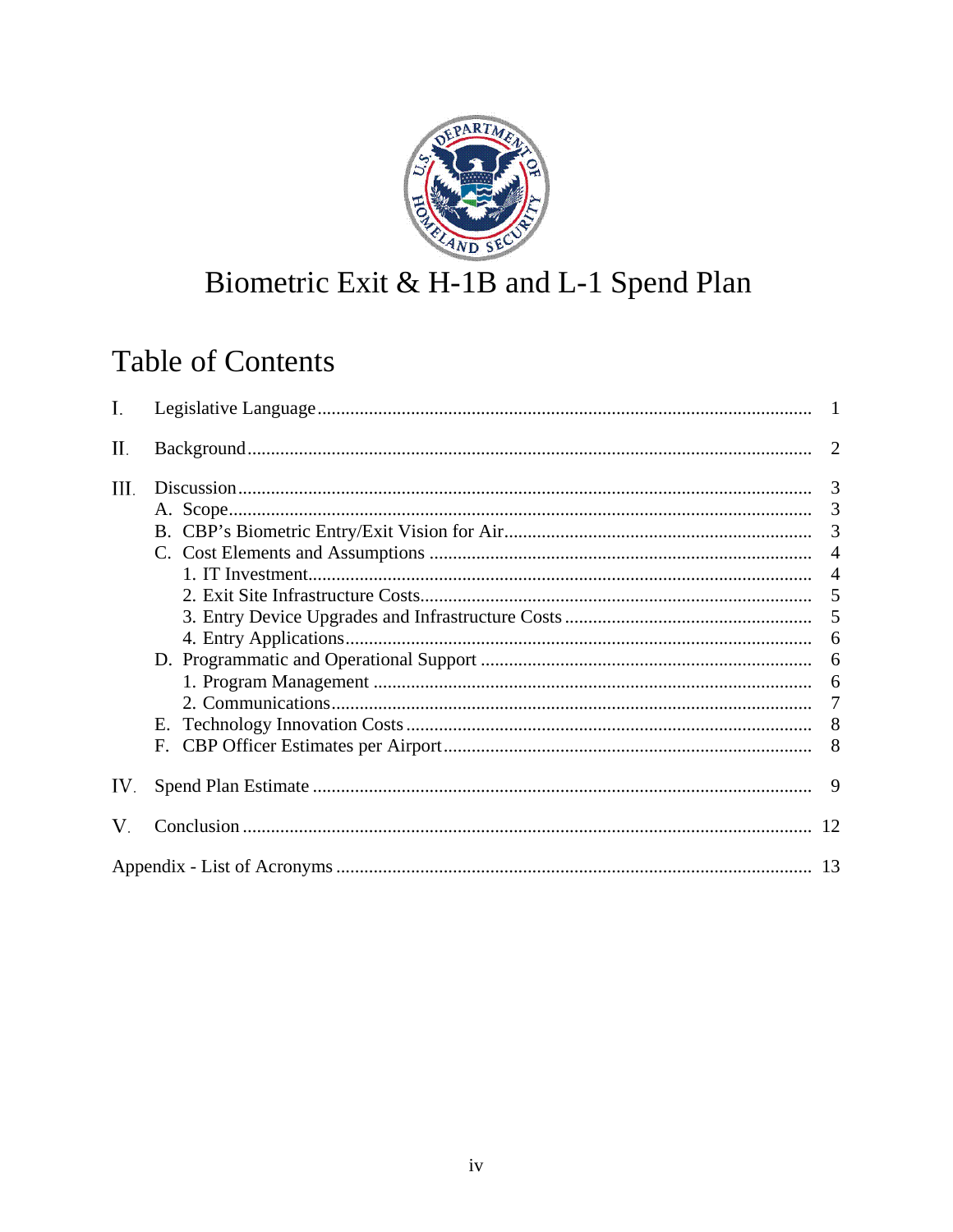#### <span id="page-5-0"></span>Legislative Language L.

This document was compiled pursuant to the legislative language set forth in the Joint Explanatory Statement, House Report 114-668, and Senate Report 114-264, which accompany the Fiscal Year (FY) 2017 Department of Homeland Security (DHS) Appropriations Act (P.L. 115-31).

The Joint Explanatory Statement states:

As directed in the House report, CBP shall provide a detailed expenditure plan for biometric exit activities within 90 days of the date of enactment of this Act. To the extent practicable, the plan should outline how innovative technology and effective collaboration with airports and airlines will minimize the need for additional CBP staffing.

The House Report 114-668 states:

The Committee directs the Commissioner to provide a detailed expenditure plan to the Committees not later than 90 days after the date of enactment of this Act, regarding the expenditure of funds available in the 9/11 Response and Biometric Exit Account established in Division O of Public Law 114–113, for the purpose of implementing the biometric entry and exit data system required by section 7208 of the Intelligence Reform and Terrorism Prevention Act. The plan should include information on the timeline for deployment of a biometric exit system, as well as a description of the capability that this funding can procure and support. Further, the plan should include a realistic cost estimate for full implementation.

The Senate Report 114-264 states:

Not later than 90 days after the date of enactment of this act, CBP shall provide additional information on the biometric solutions most likely to be adopted, including details on the potential concepts of operations, coordination with airports and airlines, and estimated technology and personnel costs.

Senate Report 114-264 further states:

The Congress has made clear its priority that the Department implement biometric exit. Unfortunately, the Comprehensive Biometric Entry/Exit Plan submitted to the Congress, as required by Public Laws 113-76 and 114-4, did not clearly articulate resources needed or the schedule by which DHS would move forward. In the meantime, Public Law 114-113 provided a dedicated funding stream for exit implementation through changes to H-1B and L-1 visa fees, revenue that United States Citizenship and Immigration Services [USCIS] is already collecting for CBP use. … As such, the Department is directed to provide a spend plan for the H-1B and L-1 fees and other resources being applied to exit implementation in fiscal years 2016 and 2017 not later than 30 days after the date of enactment of this act.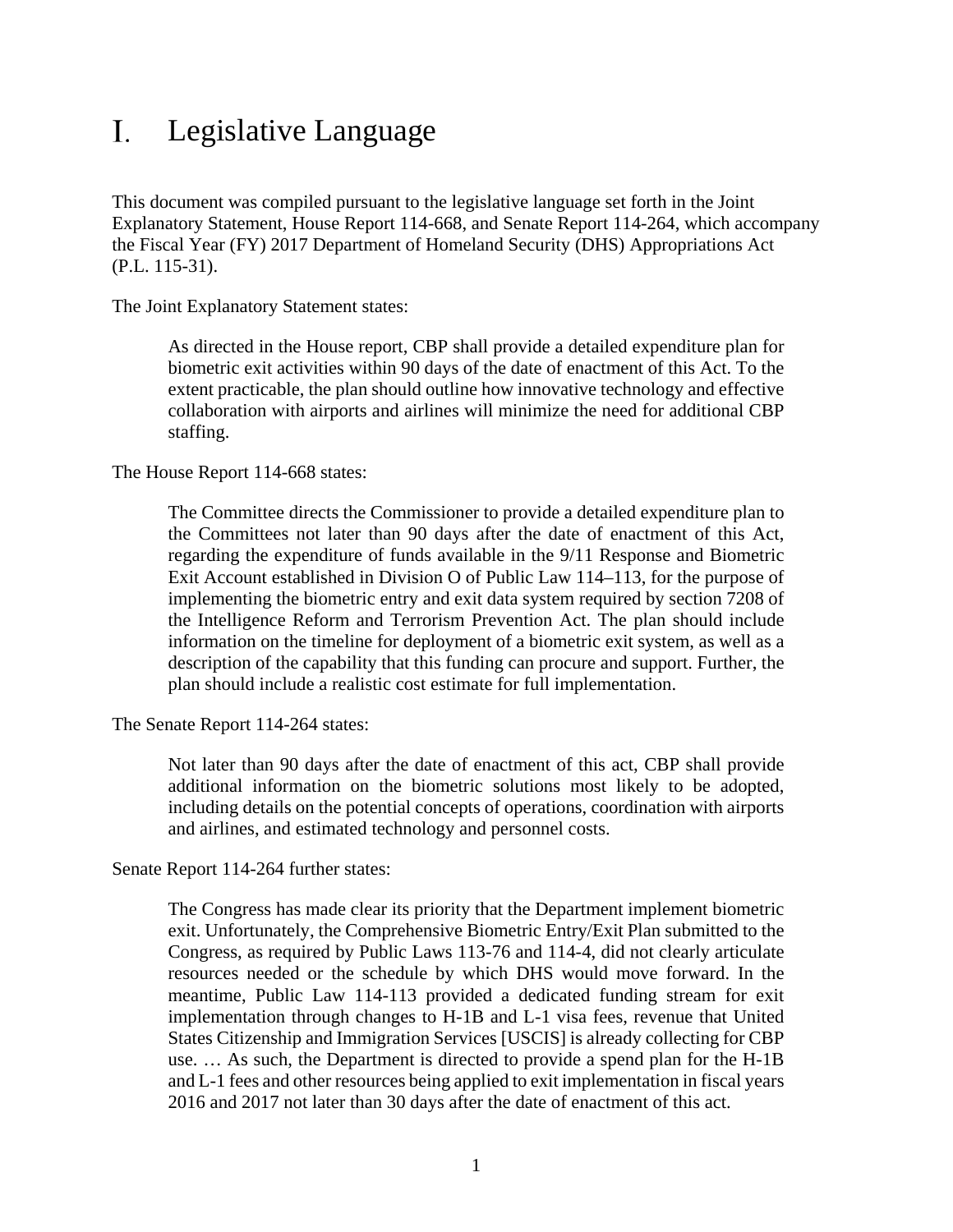#### <span id="page-6-0"></span> $II.$ Background

 $\overline{a}$ 

U.S. Customs and Border Protection (CBP) created the Entry/Exit Transformation Office (EXT) under the CBP Office of Field Operations Planning, Program Analysis, and Evaluation in FY 2013 to meet the entry-exit mission. EXT developed a long-term Entry/Exit Transformation strategy to implement a comprehensive biometric exit solution. On the basis of the new funding authorized under the FY 2016 DHS Appropriations Act (P.L. 114-113), EXT will establish a program of record (PoR) for biometric exit. To establish the PoR, EXT must complete program artifacts, which will document concepts of operations and operational requirements for the comprehensive biometric exit solution. These concepts and requirements are based on CBP's past and ongoing market research including findings from biometric experiments<sup>[1](#page-6-1)</sup> conducted to date, and the findings from the Apex Air Entry/Exit Reengineering partnership with the DHS Science and Technology Directorate. The program artifacts will be utilized to complete acquisition milestones required to establish the PoR, which will enable CBP to develop and implement the solutions utilizing the funding authorized by Congress. As mentioned, the initial focus of the program is the implementation of Biometric Air Exit; however, the program scope will cover all travel modes, including air, land, and sea.

<span id="page-6-1"></span><sup>&</sup>lt;sup>1</sup> Experiments have included Biometric Exit Mobile, Pedestrian Biometric Exit, 1-to-1 Face Comparison, and Atlanta Departure Information System Test, among others.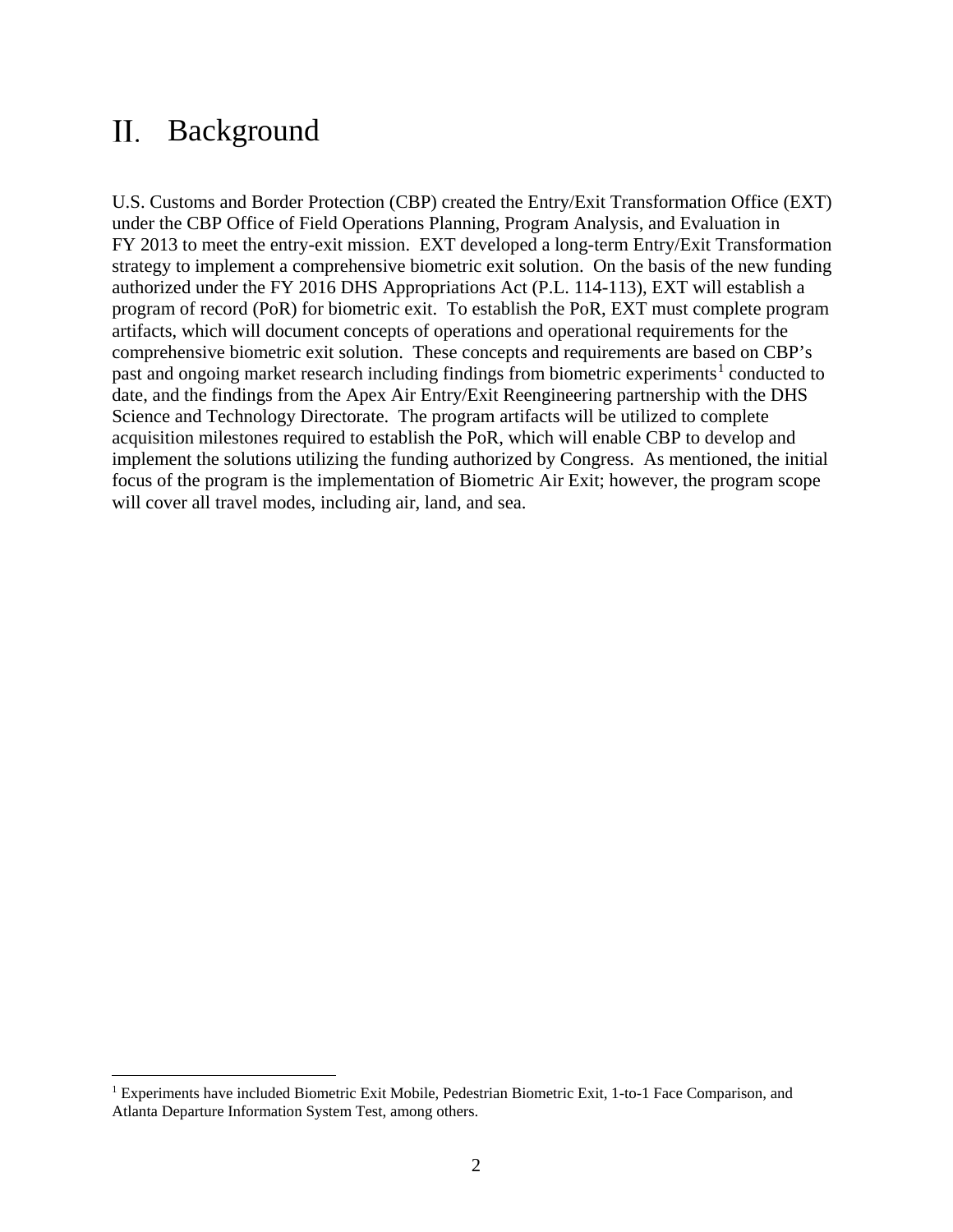# <span id="page-7-0"></span>III. Discussion

The Biometric Exit Spend Plan describes estimates to expend funds authorized by the FY 2016 DHS Appropriations Act (P.L. 114-113), which includes up to \$1 billion over a period of 10 years for the implementation of a biometric exit program across all modes of travel. The spend plan presented in this document represents rough-order-of-magnitude estimates only, as of July 2017. A full lifecycle cost estimate (LCCE) will be completed as part of the establishment of the Biometric Exit PoR. CBP will focus initially on the air environment with continued pilot projects for sea and land operational environments.

### <span id="page-7-1"></span>A. Scope

This document describes each of the cost elements required to begin implementation of the biometric air exit solution. While covering 10 years, this document focuses primarily on the next 2 years because those costs can be estimated with the most fidelity:

- *Information Technology (IT) Investment*, to include network and infrastructure costs, as well as upgrades or creation of entry and exit applications to support biometric exit data collection;
- *Programmatic and Operational Support*, to include costs for management of the program, including acquisition, stakeholder management, and communications;
- *Technology Innovation*, in order to continue furthering biometric exit in the air, land, and sea environments; and
- *Officer Costs*, to provide law enforcement action when needed in the departure environment.

# <span id="page-7-2"></span>B. CBP's Biometric Entry/Exit Vision for Air

Working in partnership with the air travel industry, CBP will lead the transformation of air travel using biometrics as the key to enhancing security and unlocking benefits that dramatically improve the entire traveler experience. CBP envisions that biometrics can replace documentation like a passport, boarding pass, or a driver's license for many of the routine aspects of airline travel. Ultimately, this will make air travel more convenient and easier for travelers while simultaneously making it more secure.

CBP will use a traveler's face as the primary way of identifying travelers and facilitating their entry to and exit from the United States, while still leveraging fingerprints for watchlist checks. This will create the opportunity for CBP to transform air travel by enabling all parties in the travel system to match travelers to their data via biometrics, thus unlocking benefits that address CBP's border security mandate and enhance the entire traveler experience.

The CBP "Biometric Pathway" will utilize biometrics to streamline passenger processes throughout the air travel continuum, and will provide airport and airline entities with the opportunity to verify identities against DHS information systems using the data available. CBP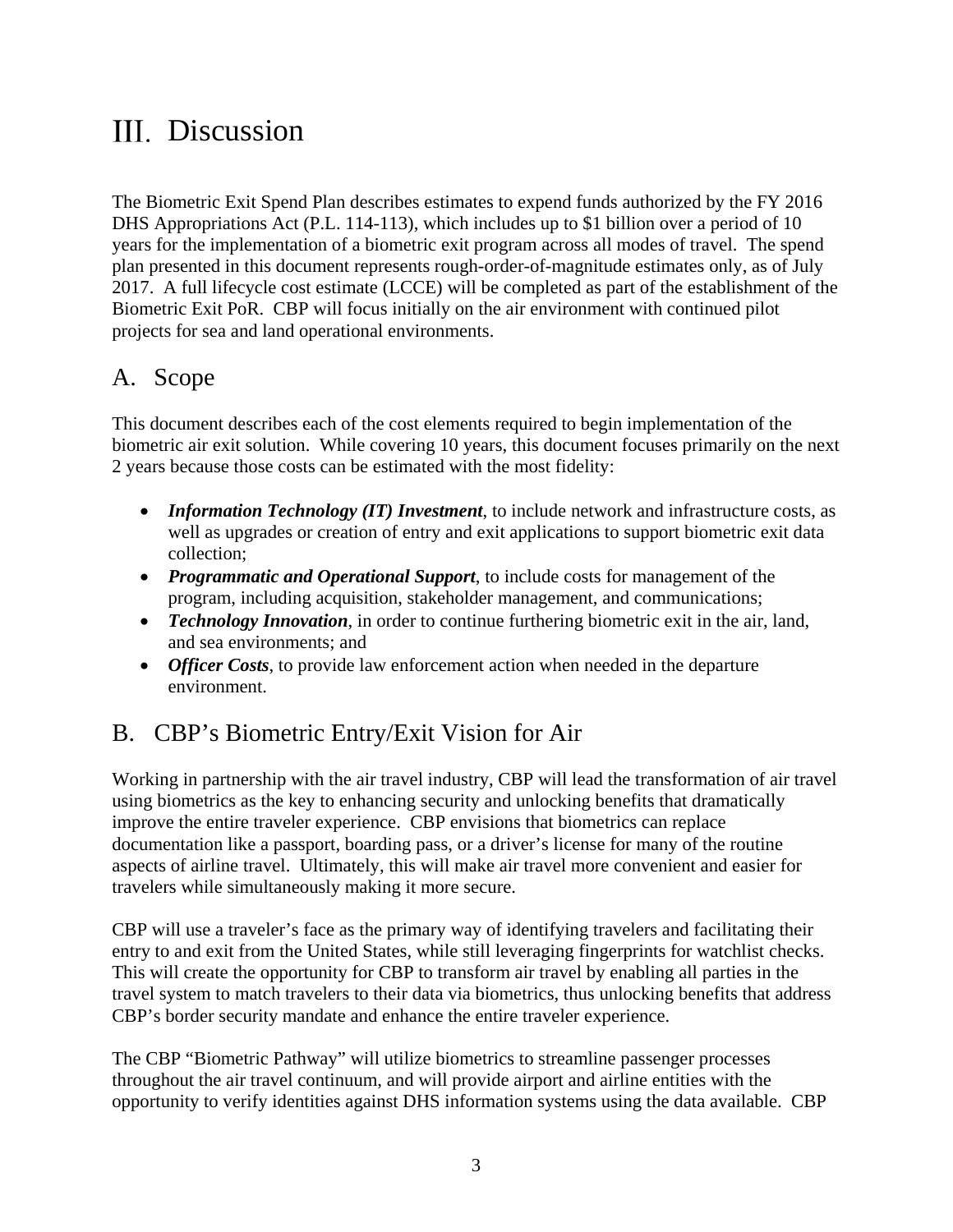will partner with airlines, airports, and the Transportation Security Administration to build a biometric matching system that allows for private-sector investment in front-end biometric collection devices, such as self-service baggage drop-off kiosks, facial recognition self-boarding gates, and other equipment. This system ultimately will enable a biometric-based entry/exit system to provide significant benefits to air travel partners, in addition to establishing a biometric air exit system.

## <span id="page-8-0"></span>C. Cost Elements and Assumptions

#### <span id="page-8-1"></span>**1. IT Investment**

CBP will build out the back-end system to support biometric exit. The back-end system will be built in three phases: Phase 1 – Operationalize the pilot in Atlanta; Phase 2 – Build enterprise services and an end-state biometric exit solution; and Phase 3 – Create a scalable infrastructure to support international air exit at the top 20 airports.

#### *Phase 1 – Operationalize Atlanta Pilot*

In FY [2](#page-8-2)017, CBP operationalized the Atlanta pilot<sup>2</sup> by initiating real-time electronic biometric matching at the boarding gate, resulting in a biometric confirmation being written into the TECS crossing record. CBP added additional lookout information (e.g., biometric watchlist hits, potential enter without inspection) to the Atlanta Passenger Analysis Unit (PAU) outbound hotlist for review prior to flight departure. The PAU utilizes the hotlist information to determine what enforcement actions, if any, need to be taken. Officers implementing this effort will leverage the existing mobile program to identify targets encountered at the gate and to permit fingerprint verification and closeout of the encounter. Phase 1 set the foundation for CBP's biometric exit solution.

| <b>IT Investment</b> | FY      | <b>T/V</b> | <b>TAX</b> | <b>TAX</b> | <b>TAX</b> | <b>TAX</b> | <b>TAX</b> | <b>TAX</b> | T/TZ    | <b>Total</b> |
|----------------------|---------|------------|------------|------------|------------|------------|------------|------------|---------|--------------|
| Cost                 | 2017    | 2018       | 2019       | 2020       | 2021       | 2022       | 2023       | 2024       | 2025    |              |
| Phase $\mathbf{r}$   | \$0.43M | \$0.00M    | \$0.00M    | \$0.00M    | \$0.00M    | \$0.00M    | \$0.00M    | \$0.00M    | \$0.00M | \$0.43M      |

#### *Phase 2 – Build Enterprise Services and Biometric Exit Solution*

CBP will build biometric matching and other services, which will support biometric exit and can be leveraged later for entry processing. The purpose of Phase 2 is to develop the overall IT infrastructure that the front-end cameras can "plug in to" once they are ready to deploy the collection capability. CBP expects that this will be a staggered process with rollout of public/private partnerships.

The cost estimates include building enterprise services, including facial matching, developing interface standards, referencing biometric exit architecture and interfaces to CBP back-end

<span id="page-8-2"></span> $\overline{a}$ <sup>2</sup> The "Atlanta pilot" (also called the Atlanta Departure Information System Test) was a program where passengers on one specific flight per day departing Atlanta had facial biometrics collected at the boarding gate. The images were compared to existing DHS biometric data on the basis of who was expected to be on that flight, per airline manifest data. The images were not compared in real time, so no action was taken on any passenger as a result of any biometric match or nonmatch.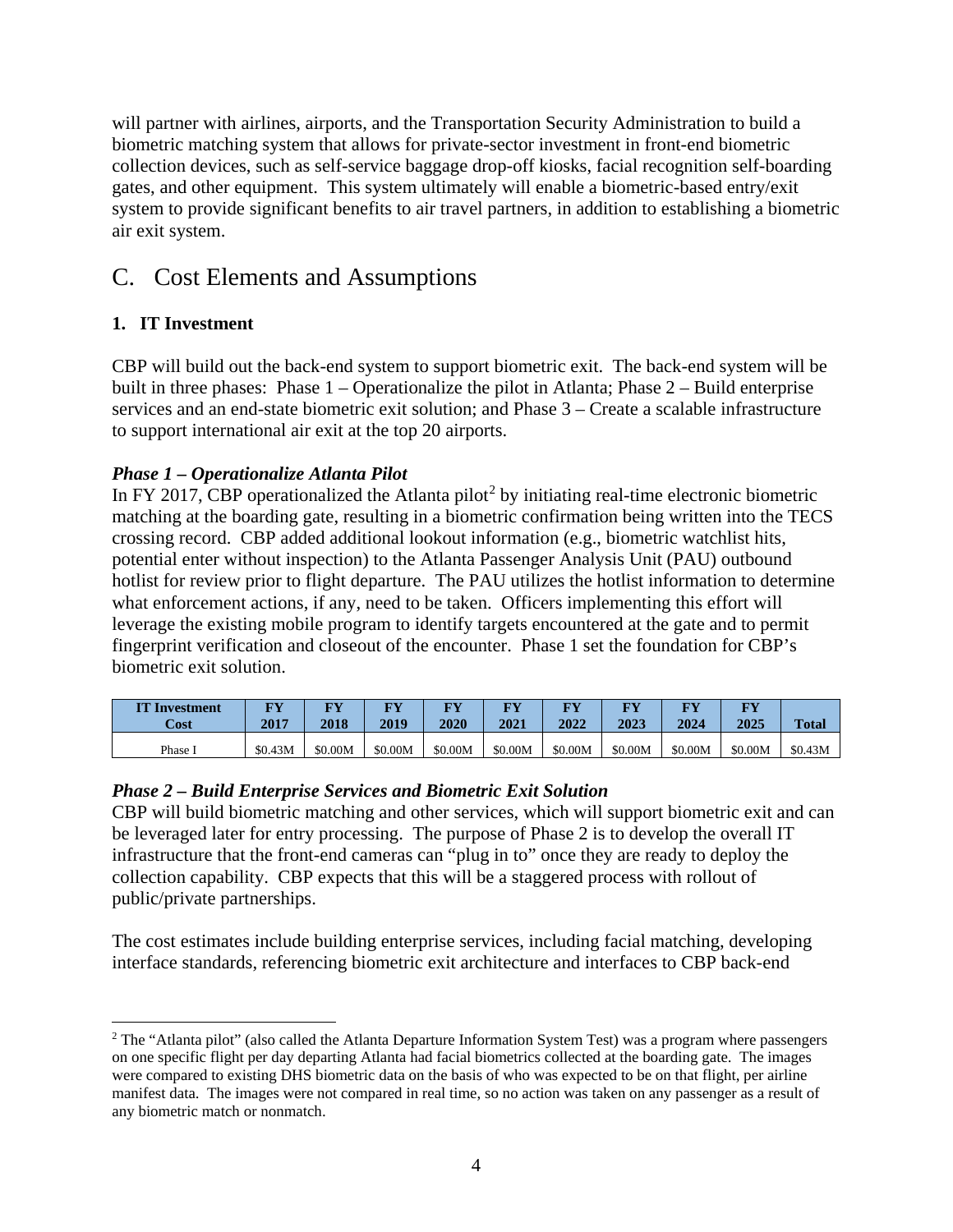systems, building alert capabilities to mobile applications for outbound enforcement teams, and upgrading targeting applications to comply with new outbound enforcement policies.

| <b>IT Investment</b><br><b>Cost</b> | कार<br>2017 | FY 2018   | त्रस<br>2019 | <b>TV</b><br>2020 | $\overline{\bf\bf v}$<br>2021 | T.V<br>2022 | <b>TN</b><br>2023 | <b>TRE2</b><br>2024 | FУ<br>2025 | Total*   |
|-------------------------------------|-------------|-----------|--------------|-------------------|-------------------------------|-------------|-------------------|---------------------|------------|----------|
| Phase II                            | \$30.31M    | \$28.45 M | \$19.41M     | \$0.00M           | \$0.00M                       | \$0.00M     | \$0.00M           | \$0.00M             | \$0.00M    | \$78.16M |

\*Totals may not add correctly due to rounding.

#### *Phase 3 – Transition to Scalable Infrastructure*

CBP will build out a scalable infrastructure to support onboarding of front-end capture solutions. The costs include network, infrastructure, and matching services to support international departures across the top 20 airports starting in FY 2018. CBP will provide the capacity to support five percent of international air departures by the end of FY 2018 and will develop scalability that rapidly can increase the capacity of the CBP biometric matching service as more airlines participate.

| <b>IT</b> Investment<br>Cost | कर<br>2017 | FЛ<br>2018 | m<br>2019 | 2020     | त्रक<br>2021 | ГV<br>2022 | FY<br>2023 | 2024     | FY<br>2025 | Total*    |
|------------------------------|------------|------------|-----------|----------|--------------|------------|------------|----------|------------|-----------|
| Phase III                    | \$0.00M    | \$4.78M    | \$14.25M  | \$19.72M | \$20.56M     | \$21.45M   | \$22.37M   | \$23.34M | \$24.35M   | \$150.80M |

\*Totals may not add correctly due to rounding.

#### <span id="page-9-0"></span>**2. Exit Site Infrastructure Costs**

CBP will implement the necessary network infrastructure at the top 20 airports starting in FY 2017 to support biometric exit. The following table summarizes the cost elements and assumptions for the top 20 international airport sites.

| <b>ELEMENT</b> | COST(SK) | <b>DESCRIPTION</b>                                                              |
|----------------|----------|---------------------------------------------------------------------------------|
| Exit           | \$161.0/ | Currently at most airports where CBP processes international travelers,         |
| Network        | terminal | CBP does not have a network presence at the departure gates and terminal.       |
| Installations  |          | This cost is to install network infrastructure to support the connection to the |
|                |          | CBP network where public Wi-Fi or cellular services are not available.          |
|                |          | The installation may be wireless or wired. CBP will implement CBP Wi-Fi         |
|                |          | where cellular network is not sufficient to support CBP officers. The           |
|                |          | current estimate assumes that 10 percent of airports will require CBP Wi-Fi     |
|                |          | upgrades.                                                                       |

Operations and maintenance costs for networks at selected gates is estimated at 15 percent. This is based on existing deployments of similar size and complexity. Operations and maintenance costs are reflected beginning in the year after deployment.

#### <span id="page-9-1"></span>**3. Entry Device Upgrades and Infrastructure Costs**

In addition to upgrading the biometric exit environment, CBP will provide necessary entry upgrades at the top 20 airports to facilitate biometric exit operations. The entry device upgrades include entry photo and fingerprint devices to ensure the high-quality capture of biometrics that can be used to facilitate a higher success rate of matching in the exit environment.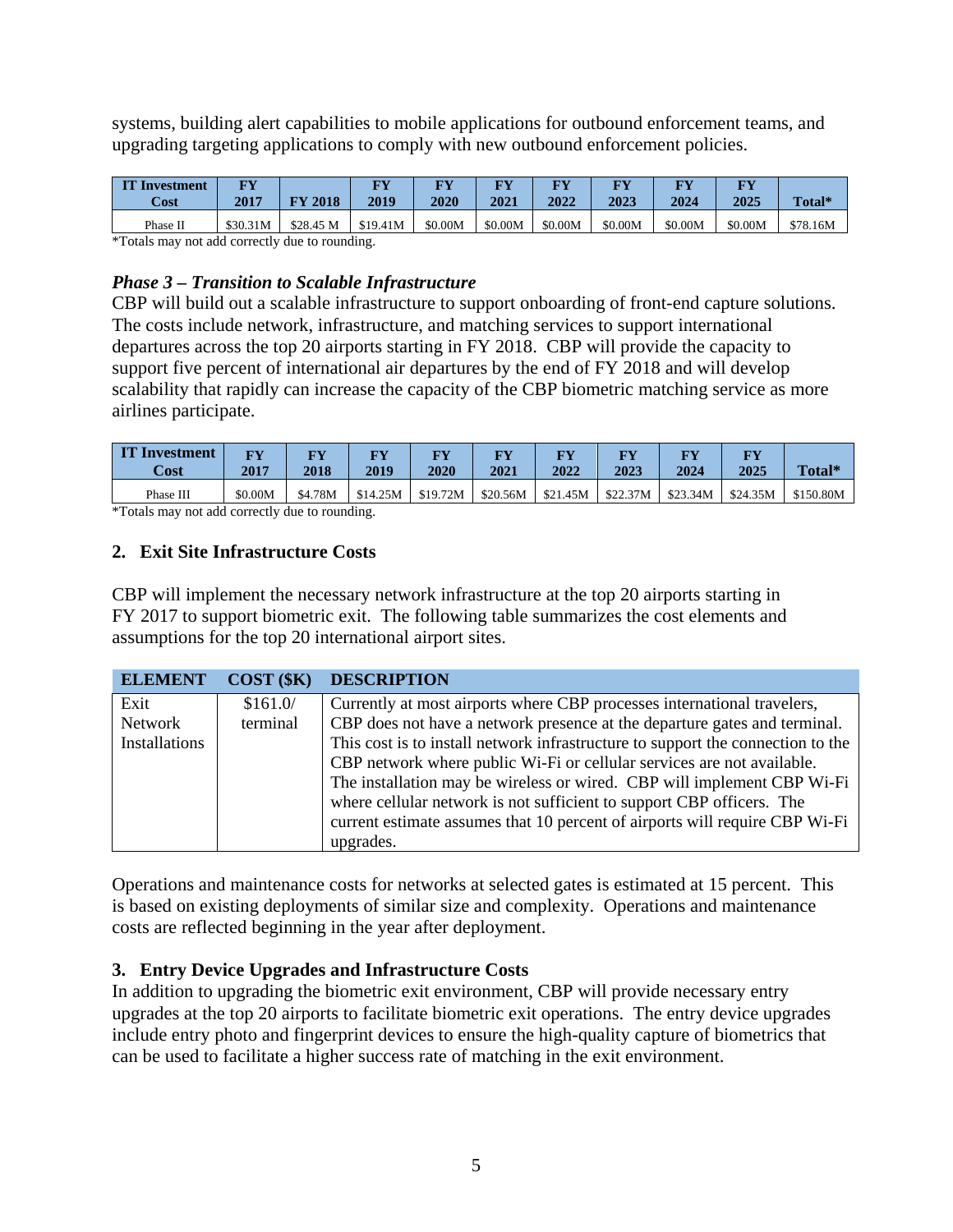CBP also will upgrade devices to support 1:1 facial recognition and validate e-Passport country certifications upon entry to facilitate enrolling first-time Visa Waiver Program (VWP) travelers and foreign nationals in the biometric system and creating entry records suitable to match biometrically upon exit.

Because of the increased quality of biometrics at entry, CBP has included costs to upgrade entry networks at airports that will support the additional bandwidth requirements needed for enhanced multimodal biometrics collection and processing during entry transactions.

| <b>ELEMENT</b>    | COST(SK)    | <b>DESCRIPTION</b>                                                        |
|-------------------|-------------|---------------------------------------------------------------------------|
| Entry             | \$663.5/    | Each airport where CBP processes foreign arrivals requires network        |
| Terminal          | airport     | upgrades to support the additional bandwidth for the collection of        |
| Network           |             | multimodal biometrics. The cost includes site survey and design costs as  |
| Installation      |             | well as installation.                                                     |
| <b>Entry Lane</b> | \$7.8/entry | Each entry lane will require new multimodal biometric hardware to be      |
| Device            | lane        | procured and installed. New e-Passport readers, fingerprint scanners, and |
| Upgrade           |             | face cameras are included in this cost. The cost also includes new        |
|                   |             | workstations to support new hardware.                                     |

#### <span id="page-10-0"></span>**4. Entry Applications**

To support the collection and verification of multimodal biometrics, existing CBP entry applications will require upgrades to support new device interfaces, transmission of biometric data, and verification of biometric data. The entry applications will be modified with the focus on first-time VWP travelers to validate their e-Passports including the country certificate and to do a 1:1 facial recognition check against the photo on the e-Passport. The costs associated with the entry applications include development, testing, training, and security. Outyear costs include the cost to maintain change requests to the applications. Estimates are based on prior work efforts modifying CBP primary applications.

| <b>IT Investment</b> | FY      | T.      | FY      | FУ      | ma.     | <b>FY</b> | FY      | mх      | <b>FV</b> | Total*   |
|----------------------|---------|---------|---------|---------|---------|-----------|---------|---------|-----------|----------|
| Cost                 | 2017    | 2018    | 2019    | 2020    | 2021    | 2022      | 2023    | 2024    | 2025      |          |
| Entry<br>Application | \$4.00M | \$5.85M | \$1.38M | \$1.39M | \$1.41M | \$1.43M   | \$1.45M | \$1.47M | \$1.50M   | \$19.89M |

\*Totals may not add correctly due to rounding.

# <span id="page-10-1"></span>D. Programmatic and Operational Support

#### <span id="page-10-2"></span>**1. Program Management**

Program management support will be required over the lifecycle of biometric exit. The program management costs are made up of government full-time equivalents and contractor support. The new program management office will be responsible for establishing the new Biometric Exit program, developing standards, establishing public/private partnerships, monitoring performance, and reporting. Government positions supporting biometric exit are listed in the chart below and will include stakeholder account managers to work with airports and airlines to coordinate the integration of biometric exit, international stakeholder managers, development of standards, and resources to address the privacy, legal, and regulatory challenges of implementing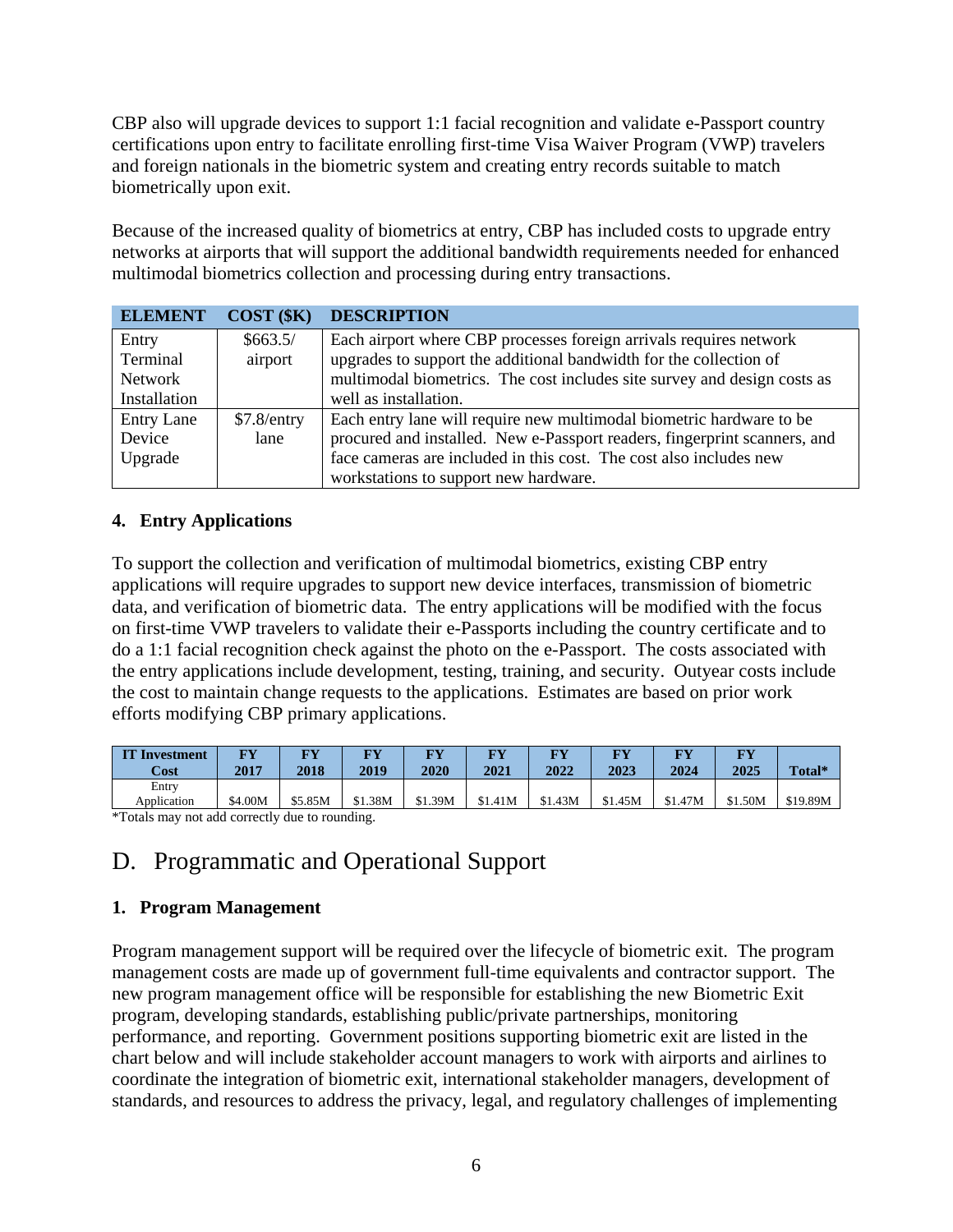a biometric exit solution. Details on each position, quantity, series, grade, and average cost is included in the table below. Totals include the number of positions required for the full program.

| <b>Position</b>                             | ЭTY | Grade | <b>Estimated Start</b> | Year 1    | Year 2    |
|---------------------------------------------|-----|-------|------------------------|-----------|-----------|
| Domestic Airline/Airport Account Managers   |     |       | 2017                   | \$416,678 | \$437,460 |
| Domestic Airline/Airport Account Managers   |     |       | 2018                   | \$555,570 | \$583.280 |
| Domestic Airline/Airport Account Managers   |     |       | 2018                   | \$416,678 | \$437,460 |
| <b>International Stakeholder Management</b> |     | 14    | 2017                   | \$277,785 | \$278,047 |
| Privacy                                     |     |       | 2017                   | \$138,892 | \$143,523 |
| Office of Chief Counsel                     |     |       | 2017                   | \$138,892 | \$143,523 |
| Office of Rules and Regulations             |     |       | 2017                   | \$138,892 | \$143.523 |

CBP's Office of Field Operations and Office of Information and Technology contractor support costs for program management also are included in the overall estimate for program management services. In the initial years of the program, the total cost allocated for program management support from contractors is higher than outyears to support the acquisition and program management documentation, oversight, requirements, deployment, and test and evaluation. The table below provides the annual percentage of the total programmatic and IT costs that will fund contract services.

| <b>Contractor Support</b> | T/T  | $\overline{V}$ V | <b>TN</b> | <b>TAX</b> | m    | <b>TITLE</b> | m    | T(X) | T/TZ |
|---------------------------|------|------------------|-----------|------------|------|--------------|------|------|------|
| Costs                     | 2017 | 2018             | 2019      | 2020       | 2021 | 2022         | 2023 | 2024 | 2025 |
| Percentage                | 20%  | 20%              | 20%       | 20%        | 15%  | 8%           | 8%   | 8%   | 5%   |

#### <span id="page-11-0"></span>**2. Communications**

Communications will consist of both national and local outreach for biometric exit to educate travelers. Additionally, resources will be required to work with travel authorities such as airports and airlines to ensure that biometric exit solutions are integrated with existing travel processes. Estimated costs for communications and outreach are based on programs of similar size and complexity.

The communications and outreach costs include a communications team to support the overall planning and national implementation of the program. The communications team will be responsible for developing an overall media and marketing plan for the industry and travelers, produce materials, and establish and maintain a communications website. These costs are frontloaded largely in the early years of the program because of the planning and educational requirements as the program matures. These costs are reduced greatly in the outyears and serve primarily as a maintenance function as stakeholders become more knowledgeable about the program. An additional budget of \$250,000 per airport for onsite and local communications and outreach was estimated for each airport in the year that it is deployed.

| Communications | <b>FY</b> |                |                |                |                |                |         |                |                |          |
|----------------|-----------|----------------|----------------|----------------|----------------|----------------|---------|----------------|----------------|----------|
| <b>Costs</b>   | 2017      | <b>FY 2018</b> | <b>FY 2019</b> | <b>FY 2020</b> | <b>FY 2021</b> | <b>FY 2022</b> | FY 2023 | <b>FY 2024</b> | <b>FY 2025</b> | Total*   |
| Communication  |           |                |                |                |                |                |         |                |                |          |
| Team           | \$5.28M   | \$7.24M        | \$7.29M        | \$7.33M        | \$3.90M        | \$2.55M        | \$1.80M | \$1.05M        | \$1.07M        | \$37.51M |
| Local          |           |                |                |                |                |                |         |                |                |          |
| Communication  |           |                |                |                |                |                |         |                |                |          |
| and Outreach   |           | \$0.50M        | \$1.00M        | \$1.00M        | \$1.00M        | \$0.50M        | \$0.50M | \$0.50M        | \$0.00M        | \$5.00M  |
| Website        |           | \$0.25M        | \$0.13M        | \$0.63M        | \$0.64M        | \$0.66M        | \$0.68M | \$0.70M        | \$0.72M        | \$0.78M  |
| Total          | \$5.28M   | \$7.99M        | \$8.41M        | \$8.40M        | \$4.97         | \$3.11M        | \$2.37M | \$1.62M        | \$1.14M        | \$43.29M |

\*Totals may not add correctly due to rounding.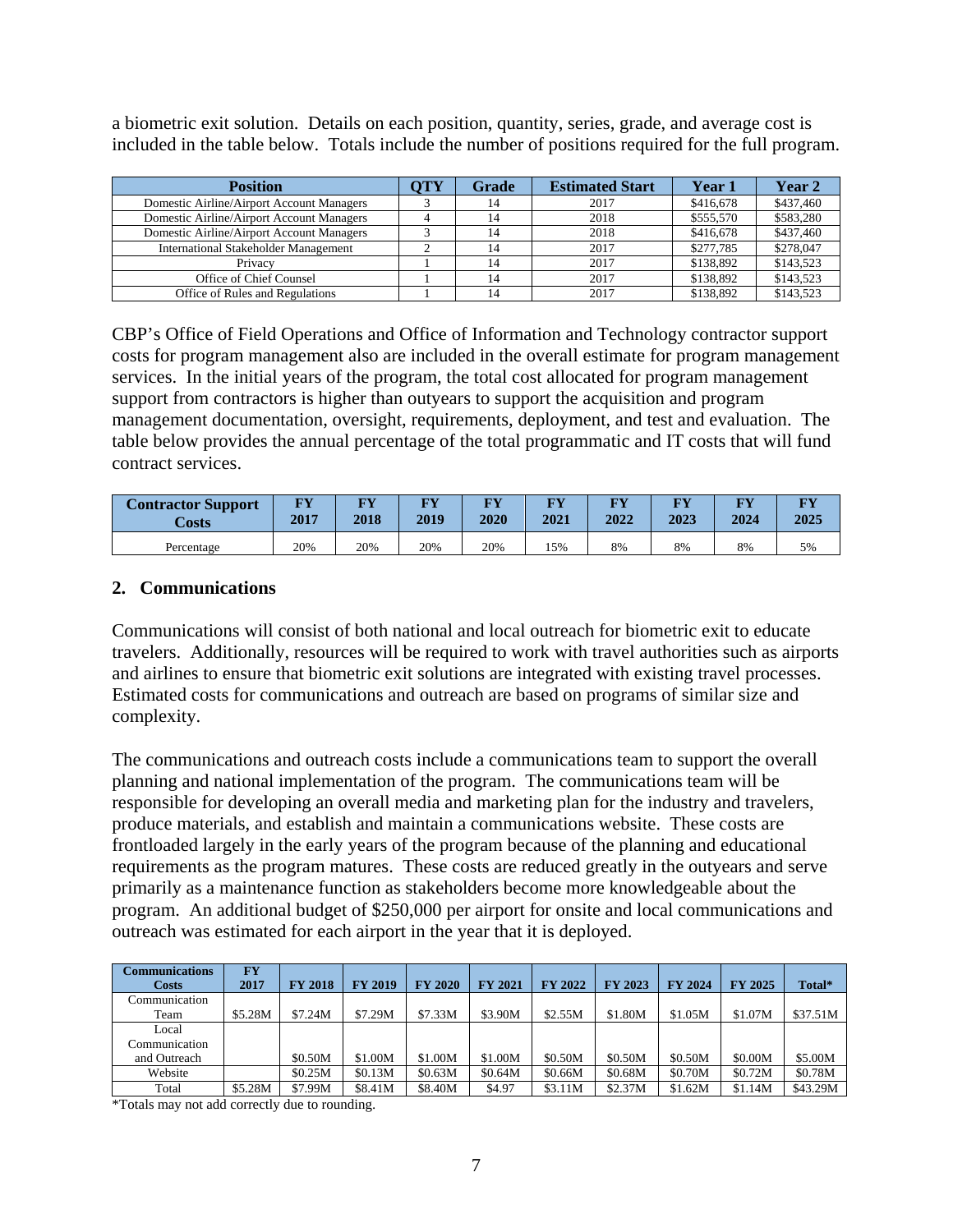# <span id="page-12-0"></span>E. Technology Innovation Costs

CBP will continue to conduct biometric entry and exit innovation tests in air, land, and sea operational environments to implement CBP's strategic vision fully. CBP will work with stakeholders to implement these tests. CBP will perform operational pilots of new and emerging technologies that could facilitate biometric exit. The cost of the pilots might include hardware, software, deployment, and operations, but costs, if any, will vary by the type of test. CBP utilized historical cost data from previous biometric exit pilots for the estimate. The following table provides the number of pilots per year in addition to costs to facilitate and enhance data exchange with bordering countries.

| <b>Innovation Pilot Cost</b> | T/T<br>2017 | <b>TV</b><br>2018 | TTX<br>2019 | $\overline{V}$<br>2020 | FY<br>2021 | $\overline{\mathbf{F}}\mathbf{V}$<br>2022 | <b>TIV</b><br>2023 | <b>TAX</b><br>2024 | $\mathbf{T}^{\mathbf{X}}$<br>2025 |
|------------------------------|-------------|-------------------|-------------|------------------------|------------|-------------------------------------------|--------------------|--------------------|-----------------------------------|
| Pilots Per Year              |             |                   |             |                        |            |                                           |                    |                    |                                   |
| Cost                         | \$10.20M    | \$17.22M          | \$17.25M    | \$17.27M               | \$12.51M   | \$12.53M                                  | \$9.37M            | \$9.39M            | \$9.40M                           |

# <span id="page-12-1"></span>F. CBP Officer Estimates per Airport

CBP's National Targeting Center and PAUs already perform adjudication of departing international travelers through existing biographic systems, which allows CBP to identify and interdict any law enforcement threats. To address additional threats identified through a biometric system such as biometric watchlist hits and international travelers without entry records, CBP will need to increase its resources devoted to air passengers departing internationally.

Enhanced outbound adjudication will include adjudicating hits on travelers departing the country through U.S. airports by completing targeting and analysis before travelers begin boarding their flights. Although this is similar to how outbound processing is done today, the proposed biometric exit solution will include examining biometric hits in advance.

CBP officers will be required to respond to prioritized law enforcement alerts and exceptions generated by the biometric exit solution. CBP will add "enter without inspection" and highpriority biometric hits to the current outbound enforcement workload. A requirement of 441 officers is estimated to provide full airport staffing coverage to meet the requirements detailed above at the top 20 airports in the country. This workload was supported fully by the \$1 billion authorization that was expected in fee collections. The current and projected reductions in fee collections will limit CBPs staffing to 148 officers for the program on the basis of the current proposed deployment schedule. CBP expects to find efficiencies through implementation of outbound policies and technologies to reduce the staffing requirements; however, CBP may need to make adjustments to the outbound enforcement policy to operate with a reduced number of staff.

| <b>CBP Officer</b><br><b>Estimate</b> | 2017    | FY<br>2018 | <b>FY 2019</b> | <b>FY 2020</b> | <b>FY 2021</b> | <b>FY 2022</b> | <b>FY 2023</b> | <b>FY 2024</b> | <b>FY 2025</b> | <b>Total</b> |
|---------------------------------------|---------|------------|----------------|----------------|----------------|----------------|----------------|----------------|----------------|--------------|
| Outbound                              |         |            |                |                |                |                |                |                |                |              |
| <b>Enforcement Support</b>            | \$0.00M | \$3.92M    | \$7.19M        | \$14.51M       | \$22.65M       | \$26.01M       | \$28.40M       | \$30.15M       | \$31.25M       | \$164.08M    |
| <b>Total Officers Onsite</b>          |         |            |                |                |                |                |                |                |                |              |
| (Enforcement)                         |         | 35         | 44             | 79             | 127            | 148            | 148            | 148            | 148            | 148          |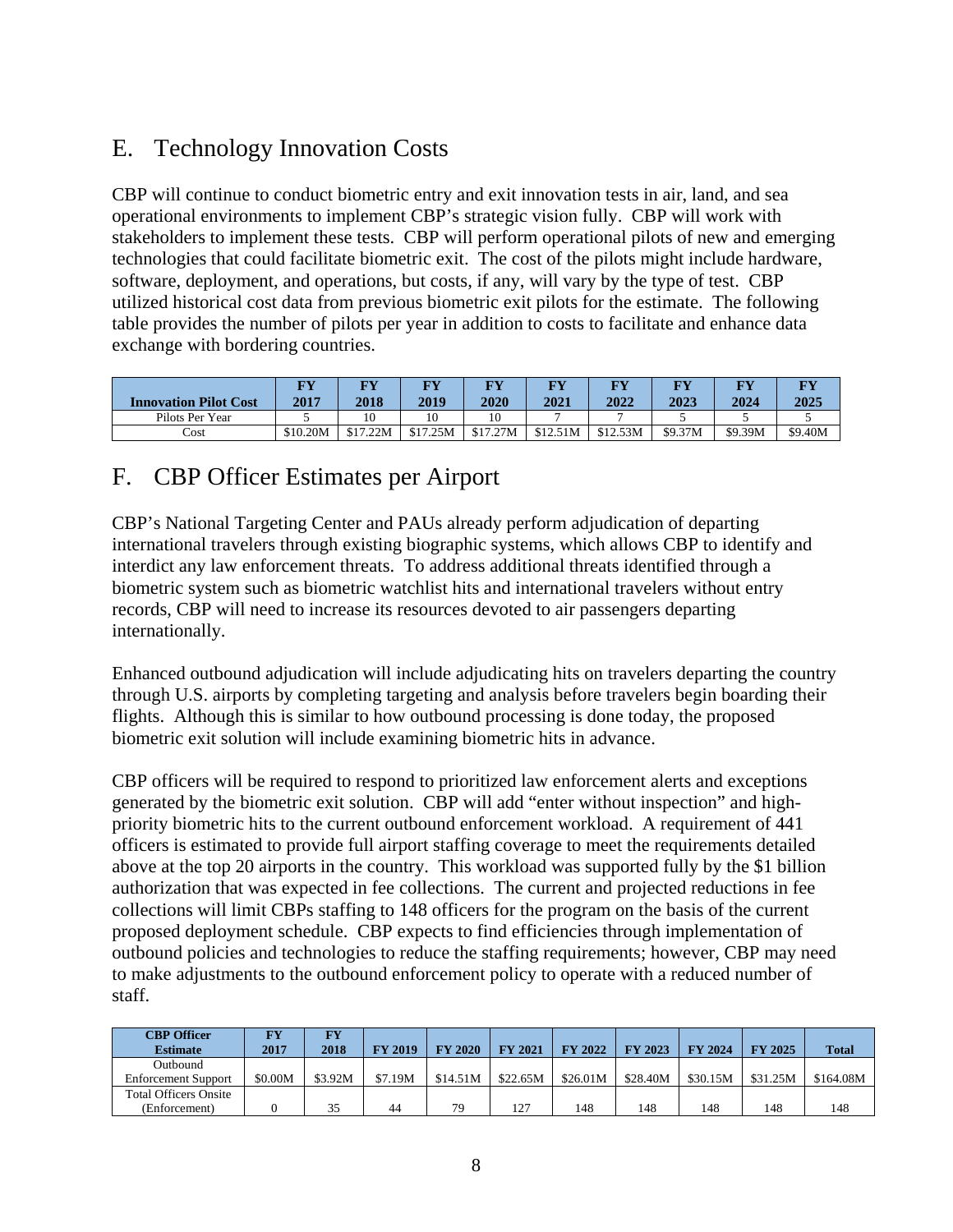# <span id="page-13-0"></span>IV. Spend Plan Estimate

The following section presents the spend plan estimate to deploy biometric exit capability at the top 20 airports, on the basis of the anticipated fee funding level of \$709 million. CBP intends to have biometric exit infrastructure and the back-end system ready to support all top 20 airports starting in FY 2018 through FY 2019. CBP intends to implement a scalable infrastructure starting in late FY 2018 through FY 2025 to support the airlines and airport authorities' implementation of biometric capture devices to support biometric exit. All nonlabor requirements are projected to be affordable under the current funding estimates from fee collections. However, CBP will not be able to staff the airports optimally at the current estimates because the collections are expected to be significantly lower than the \$1.0 billion envisioned when the fee was enacted.

CBP developed a notional schedule for adding CBP officers at each airport on the basis of the available funding through the fees that fund this account. The final deployment schedule will be dependent upon public/private partnership and integration into the CBP Biometric Pathway. CBP will update the spend plan once the deployment schedule is finalized with the airlines and airports.

The requirement for deployment to the top 20 airports with full CBP officer support was estimated to cost approximately \$1 billion through FY 2025. This spend plan, based on lower collections estimates, prioritizes the full development of program IT infrastructure for the air exit environment and maximizes enforcement staffing with the funds available once the infrastructure is in place.

Section 4.1 shows the overall spend plan to utilize the \$709 million in fee funding through the end of 2025. The funding is applied to IT investment, programmatic and operational support, and technology innovation to provide biometric exit capabilities at the top 20 airports. CBP will increase staff incrementally to 148 officers assigned to outbound enforcement, which is the maximum number of staff sustainable by the \$709 million fee funding level. Additional funding will be required once the authorized funding reaches its cap to refresh and maintain the biometric exit solution and staffing requirements after 2025.

The charts below reflect the full requirement to fund the Biometric Exit Entry Program optimally at the top 20 airports, as well as the spend plan based on the current fee funding estimate of \$709 million.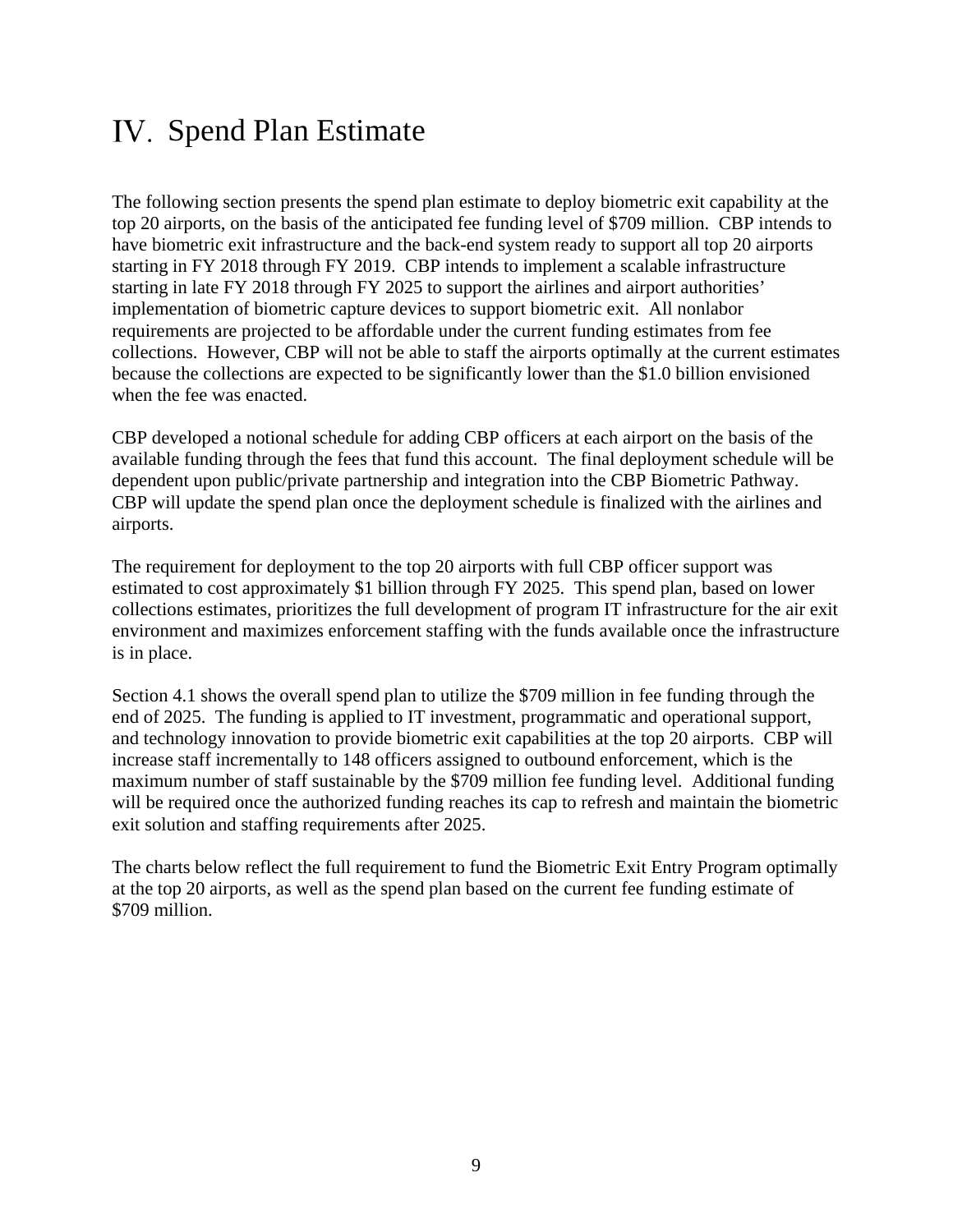### **Top 20 Airports – Spend Plan Based on Current Funding Estimates**

|                                                                          |                      |           |                      | o          |           |                     |                     |                     |                     |                     |
|--------------------------------------------------------------------------|----------------------|-----------|----------------------|------------|-----------|---------------------|---------------------|---------------------|---------------------|---------------------|
|                                                                          | 2017                 | 2018      | 2019                 | 2020       | 2021      | 2022                | 2023                | 2024                | 2025                | <b>Total</b>        |
| <b>Estimated Fee Funding Per Year</b>                                    | \$140.74 M           | \$71.00 M | \$71.00 M            | \$71.00 M  | \$71.00 M | \$71.00 M           | \$71.00 M           | \$71.00 M           | \$71.00 M           | \$708.74 M          |
| IT Investment (Non-Recurring and O&M)                                    | \$34.73 M            | \$39.07 M | \$35.03 M            | \$21.11 M  | \$21.97 M | \$22.88 M           | \$23.82 M           | \$24.81 M           | \$25.85 M           | \$249.28 M          |
| Phase I - Operationalize Departure Information Systems                   | \$0.43 M             | \$0.00 M  | \$0.00 M             | \$0.00 M   | \$0.00 M  | \$0.00 M            | \$0.00 M            | \$0.00 M            | \$0.00 M            | \$0.43 M            |
| Phase II - Build Enterprise Services and End-State Biometric Exit soluti | \$30.31 M            | \$28.45 M | \$19.41 M            | \$0.00 M   | \$0.00 M  | \$0.00 M            | \$0.00 M            | \$0.00 M            | \$0.00 M            | \$78.16 M           |
| Phase III - Scalable Infrastructure                                      | \$0.00 M             | \$4.78 M  | \$14.25 M            | \$19.72 M  | \$20.56 M | \$21.45 M           | \$22.37 M           | \$23.34 M           | \$24.35 M           | \$150.80 M          |
| <b>Entry Applications</b>                                                | \$4.00 M             | \$5.85 M  | \$1.38 M             | \$1.39 M   | \$1.41 M  | \$1.43 M            | \$1.45 M            | \$1.47 M            | \$1.50 M            | \$19.89 M           |
| <b>Programmatic and Operational Support</b>                              | \$18.31 M            | \$24.60 M | \$24.76 M            | \$22.31 M  | \$16.02 M | \$10.03 M           | \$9.28 M            | \$7.21 M            | \$6.88 M            | \$139.41 M          |
| Program Management                                                       | \$13.03 M            | \$16.61 M | \$16.35 M            | \$13.91 M  | \$11.05 M | \$6.91 M            | \$6.92 M            | \$5.60 M            | \$5.74 M            | \$96.12 M           |
| Communications and Stakeholder Management                                | \$5.28 M             | \$7.99 M  | \$8.41 M             | \$8.40 M   | \$4.97 M  | \$3.11 M            | \$2.37 M            | \$1.62 M            | $$1.14$ M           | \$43.29 M           |
| <b>Technology Innovation Costs</b>                                       | \$10.20 M            | \$17.22 M | \$17.25 M            | \$17.27 M  | \$12.51 M | \$12.53 M           | \$9.37 M            | \$9.39 M            | \$9.40 M            | \$115.14 M          |
| Site Deployments: Top 20 airports                                        | \$9.37 M             | \$9.65 M  | \$7.75 M             | \$2.31 $M$ | $$2.31$ M | \$2.31 M            | \$2.31 <sub>M</sub> | \$2.38 M            | \$2.45 M            | \$40.83 M           |
| Entry Infrastructure Upgrades                                            | \$8.98 M             | \$8.09 M  | \$6.41 M             | \$0.00 M   | \$0.00 M  | \$0.00 M            | \$0.00 M            | \$0.00 <sub>M</sub> | \$0.00 M            | \$23.48 M           |
| Exit Network Upgrades - terminal + gates (w/O&M)                         | \$0.39 M             | \$0.89 M  | \$0.00 M             | \$0.00 M   | \$0.00 M  | \$0.00 M            | \$0.00 M            | \$0.00 M            | \$0.00 M            | \$1.27 M            |
| Exit Gate Equipment - (Public/Private Partnership)                       | \$0.00 M             | \$0.00 M  | \$0.00 M             | \$0.00 M   | \$0.00 M  | \$0.00 M            | \$0.00 M            | \$0.00 M            | \$0.00 M            | \$0.00 M            |
| Site Operations and Maintenance - 15% of total value                     | \$0.00 M             | \$0.67 M  | \$1.35 M             | \$2.31 M   | \$2.31 M  | \$2.31 M            | \$2.31 M            | \$2.38 M            | \$2.45 M            | \$16.08 M           |
| <b>Total Programmatic and IT Investment</b>                              | \$72.61 M            | \$90.55 M | \$84.80 M            | \$62.99 M  | \$52.81 M | \$47.75 M           | \$44.78 M           | \$43.79 M           | \$44.58 M           | \$544.66 M          |
| <b>Funding Remaining</b>                                                 | \$68.13 M            | \$48.58 M | \$34.78 M            | \$42.79 M  | \$60.98 M | \$84.23 M           | \$110.45 M          | \$137.66 M          | \$164.08 M          | \$164.08 M          |
|                                                                          |                      |           |                      |            |           |                     |                     |                     |                     |                     |
| <b>Outbound Enforcement Support</b>                                      | \$0.00 M             | \$3.94 M  | \$7.19 M             | \$14.51 M  | \$22.65 M | \$26.01 M           | \$28.40 M           | \$30.15 M           | \$31.25 M           | \$164.08 M          |
| Total Officers on-Site (Enforcement)                                     | 0                    | 35        | 44                   | 79         | 127       | 148                 | 148                 | 148                 | 148                 | 148                 |
| Departure Coverage                                                       | 0.00%                | 6.34%     | 24.46%               | 76.63%     | 95.78%    | 95.78%              | 95.78%              | 95.78%              | 95.78%              | 95.78%              |
| <b>Total Investment with Officers</b>                                    | \$72.61 M            | \$94.49 M | \$91.98 M            | \$77.50 M  | \$75.45 M | \$73.76 M           | \$73.18 M           | \$73.93 M           | \$75.83 M           | \$708.74 M          |
| <b>Funding Remaining after Officer Salaries (or Shortfall)</b>           | \$68.13 <sub>M</sub> | \$44.64 M | \$23.66 <sub>M</sub> | \$17.15 M  | \$12.70 M | \$9.94 <sub>M</sub> | \$7.76 M            | \$4.83 M            | \$0.00 <sub>M</sub> | \$0.00 <sub>M</sub> |
|                                                                          |                      |           |                      |            |           |                     |                     |                     |                     |                     |

### 4.1 – Spend Plan Assumptions:

- When the Biometric Entry-Exit fee was enacted for CBP, a funding level of approximately \$1.0 billion was envisioned. On the basis of that funding level, \$1 billion would be applied to building the biometric exit solution to support the top 20 airports with 441 CBP officers to support outbound enforcement. The current spend plan is based on an estimate of a \$709 million overall program budget through FY 2025, which can support a maximum of 148 CBP officers. This spend plan does not reflect the current LCCE of the entire program (which represents the full requirements, not capped by funding limits).
- The current Biometric Exit Fee collection forecasts estimate that funding will accumulate at \$71 million per year from FY 2018 to FY 2025, with actual collection levels being used for FY 2016 and FY 2017.
- The \$709 million is applied to IT investment, programmatic and operational support, and technology innovation to provide biometric exit capabilities at the top 20 airports.
- Deployment of exit capability to airports will require public/private partnerships. Deployment priority will be given to airlines and airports that establish partnerships.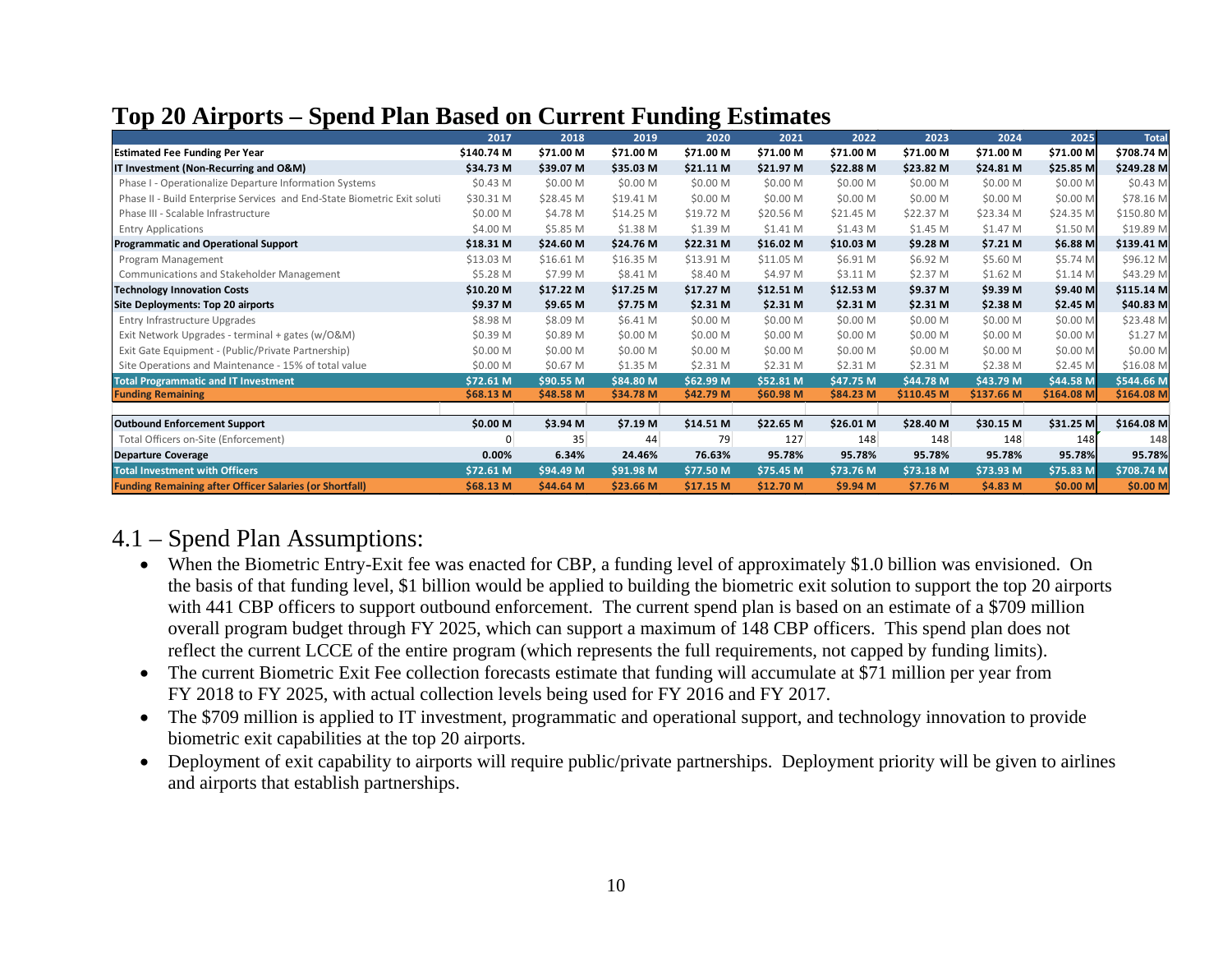• Airlines and airports will provide the devices and will rely upon their own business relationships with travelers to capture and submit biometrics to the CBP back-end system for verification. All back-end system and infrastructure must be completed prior to deployment to the first airport.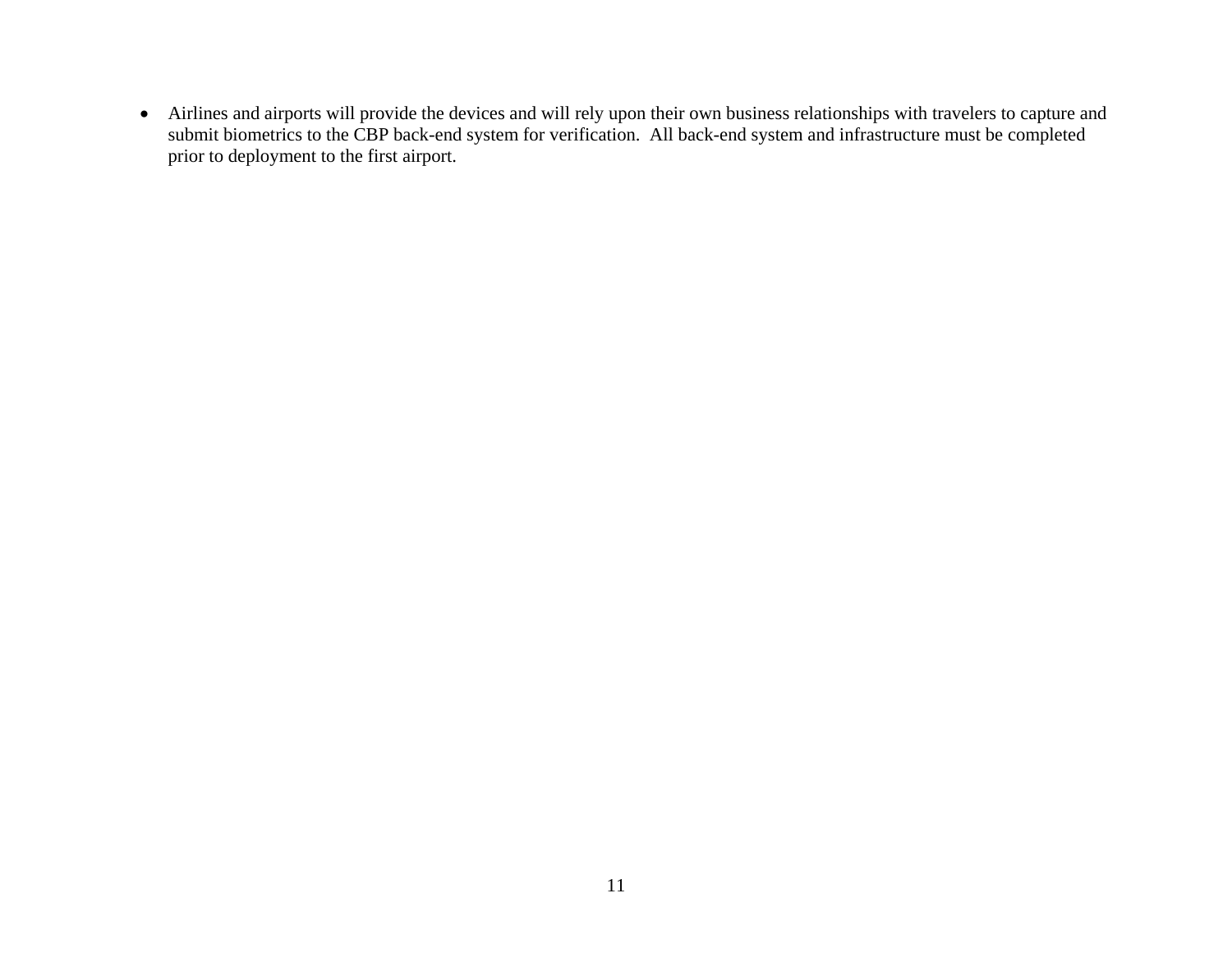# <span id="page-16-0"></span>V. Conclusion

CBP will utilize the biometric exit fee authorized by Congress to build the back-end infrastructure, and will provide programmatic and operational support to enable biometric exit at the top 20 airports, which are used by greater than 95 percent of departing foreign nationals. CBP intends to enable airlines and airport authorities to plug into the CBP back-end infrastructure starting in FY 2018. As airlines and airports deploy biometric capture devices, CBP intends to provide the CBP officers to respond to law enforcement alerts and exceptions generated by the biometric exit solution. For the purposes of the spend plan, CBP estimated the distribution of CBP officers at the top 20 airports. CBP will not be able to fund the projected requirement of 441 CBP officers to meet all program enforcement operations under the current fee projections. On the basis of current fee collection estimates, the spend plan funds up to 148 CBP officers using fee revenue through FY 2025. CBP will update the spend plan once the deployment schedule of front-end devices is finalized with airlines and airport authorities.

CBP will continue to explore opportunities to partner with airports and airlines to integrate solutions into travel processes, identifying incentives that will benefit both facilitation and national security. CBP will continue to look at business transformation initiatives to generate resources to support biometric exit operations, minimizing the need for new officer staff, and will create new outbound enforcement policies to minimize the number of officer staff required. Although CBP continues to look for efficiencies through partnerships and other transformation initiatives, CBP will consider other long-term solutions, whether through seeking appropriations or a permanent biometric exit fee that would cover the cost of the biometric exit program, including officer staff, operations and maintenance, and technology refresh of the solutions into the future.